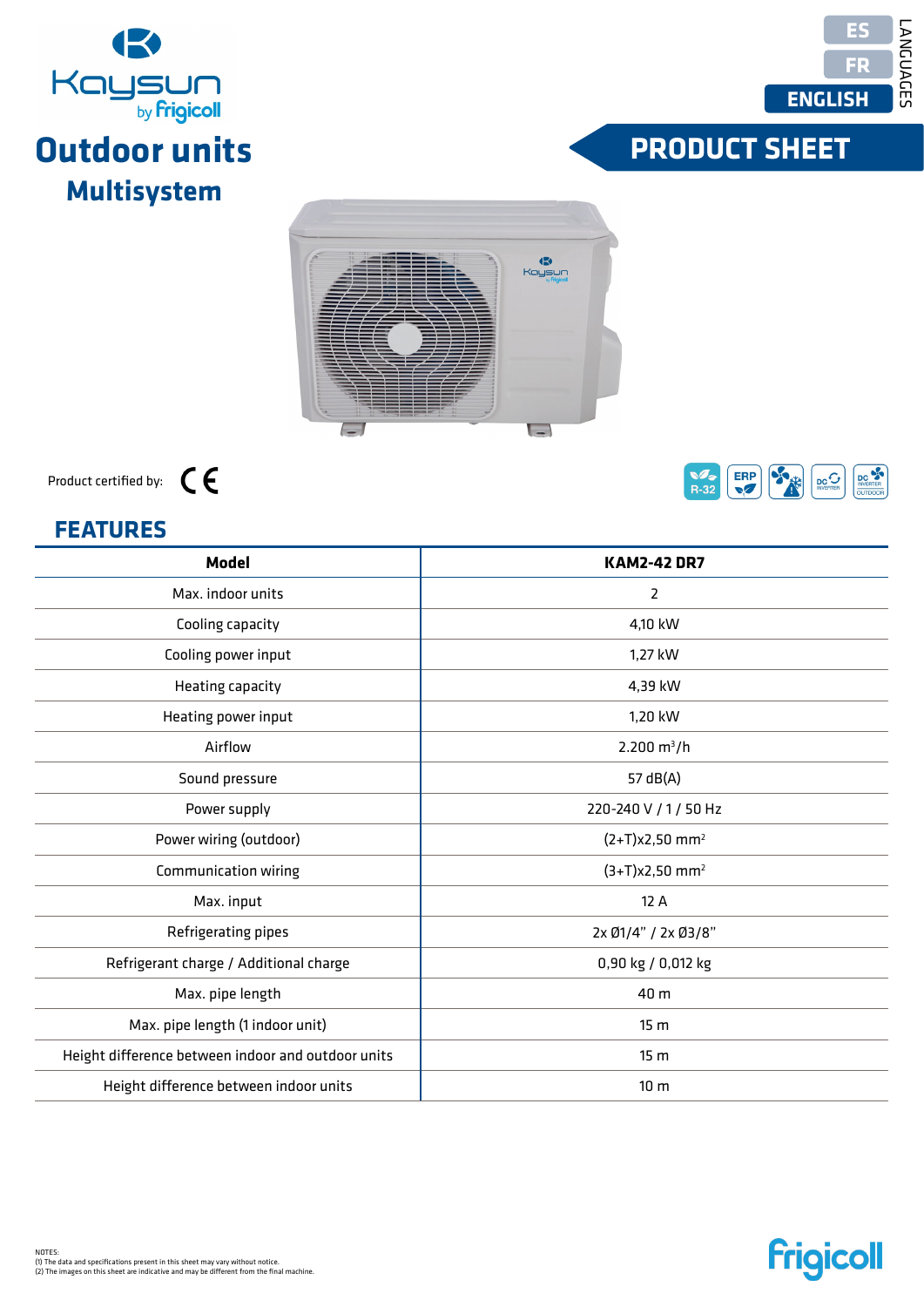



#### **DIMENSIONS & WEIGHT OF OUTDOOR UNIT**





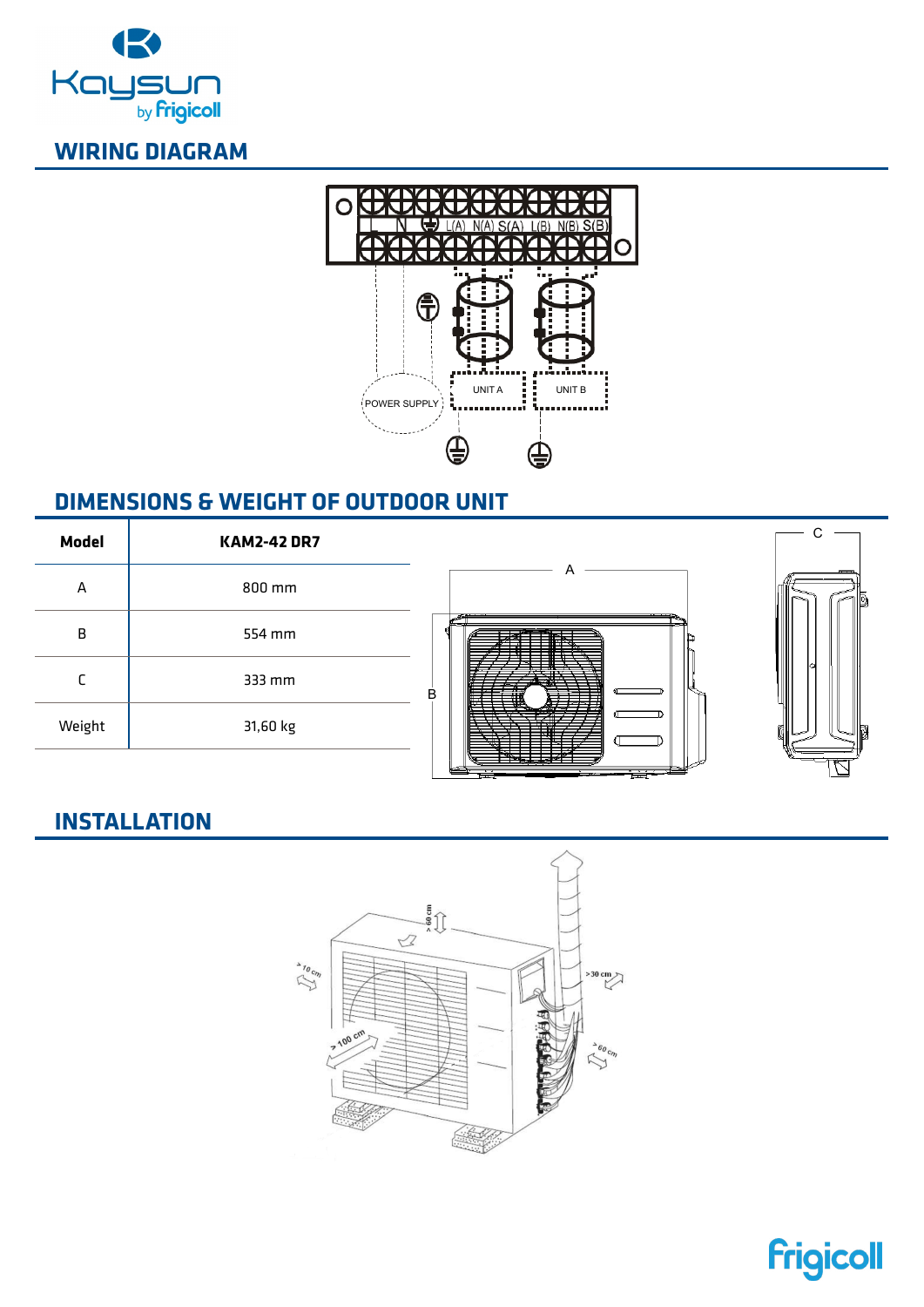| Max. indoor units                      | 2                            |
|----------------------------------------|------------------------------|
| Cooling capacity                       | 5,28 kW                      |
| Cooling power input                    | 1,63 kW                      |
| Heating capacity                       | 5,57 kW                      |
| Heating power input                    | 1,50 kW                      |
| Airflow                                | $2.200 \text{ m}^3/\text{h}$ |
| Sound pressure                         | 56 dB(A)                     |
| Power supply                           | 220-240 V / 1 / 50 Hz        |
| Power wiring (outdoor)                 | $(2+T)x2,50$ mm <sup>2</sup> |
| Communication wiring                   | $(3+T)x2,50$ mm <sup>2</sup> |
| Max. input                             | 13 A                         |
| Refrigerating pipes                    | 2x Ø1/4" / 2x Ø3/8"          |
| Refrigerant charge / Additional charge | 1,25 kg / 0,012 kg           |



**Model Modèle Modelo**

Max. pipe length Max. pipe length (1 indoor unit) Height difference between indoor and outdoor units Height difference between indoor units



# Kaysun<br><sup>by frigical</sup> **Outdoor units Multisystem**



# **FRODUCT SHEET**



**KAM2-52 DR7.1**

40 m 25 m 15 m 10 m

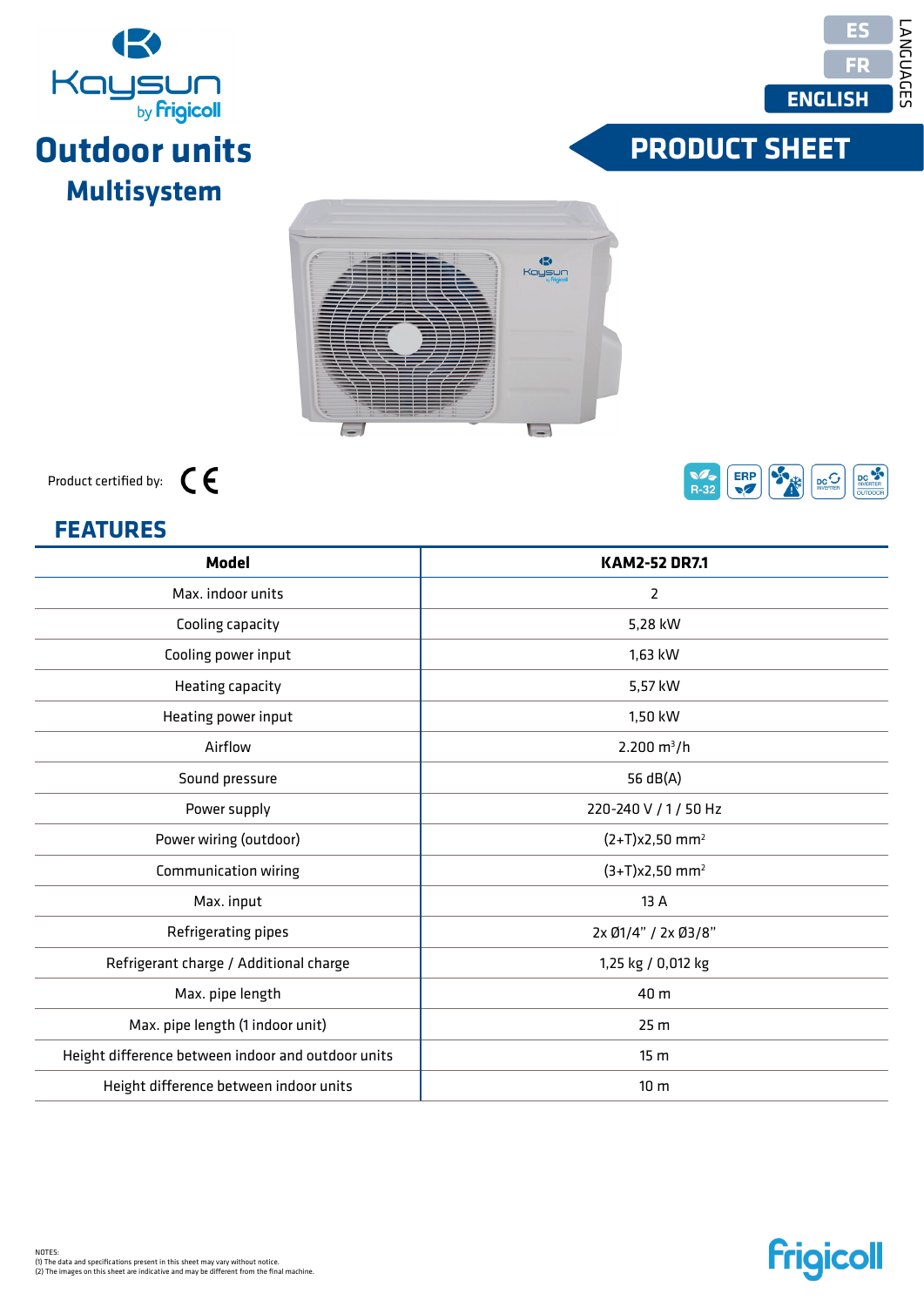



#### **DIMENSIONS & WEIGHT OF OUTDOOR UNIT**





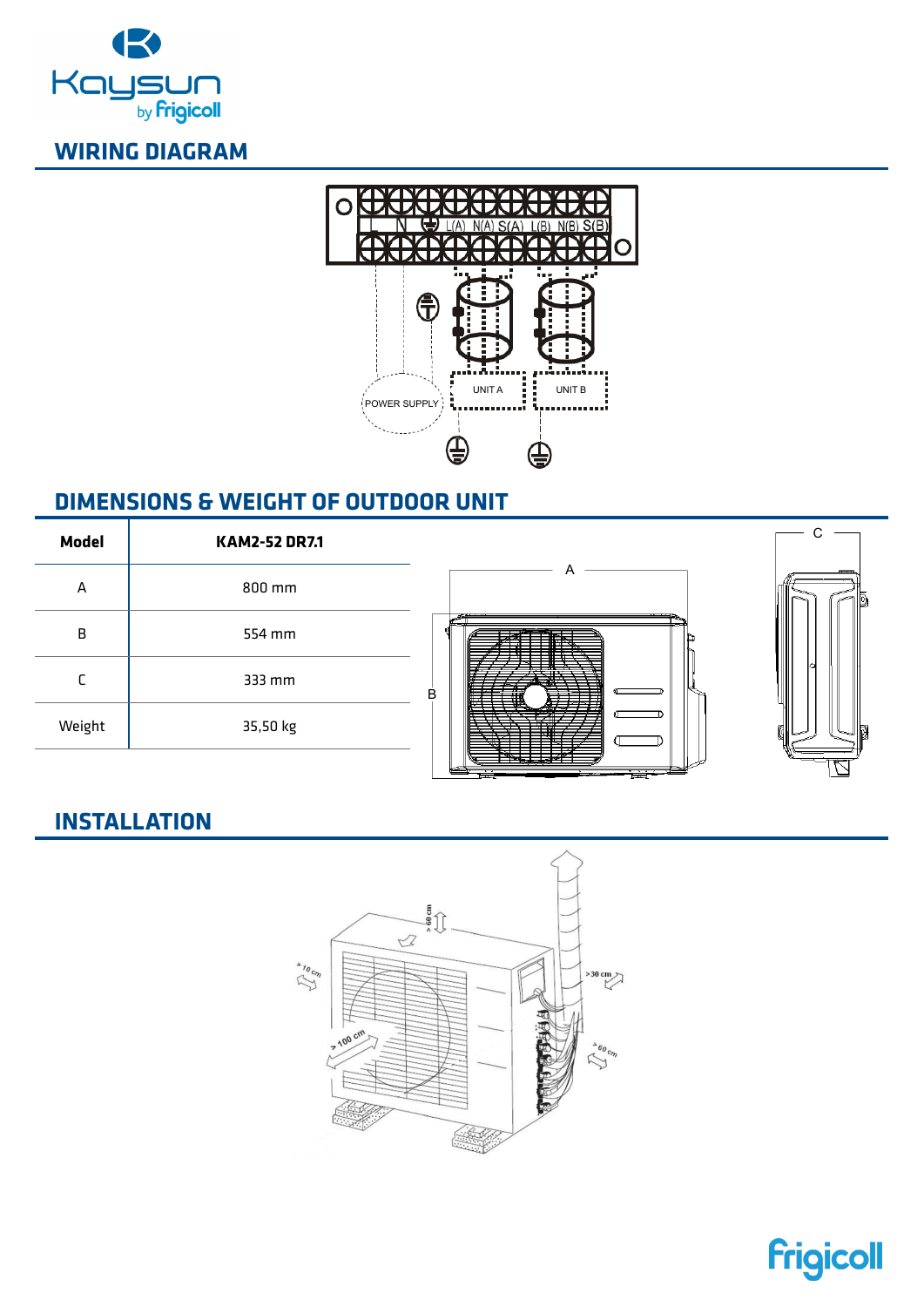Height difference between indoor units

| Max. indoor units                      | 3                            |
|----------------------------------------|------------------------------|
| Cooling capacity                       | 6,15 kW                      |
| Cooling power input                    | 1,90 kW                      |
| Heating capacity                       | 6,59 kW                      |
| Heating power input                    | 1,77 kW                      |
| Airflow                                | 3.000 $m^3/h$                |
| Sound pressure                         | 57,50 dB(A)                  |
| Power supply                           | 220-240 V / 1 / 50 H         |
| Power wiring (outdoor)                 | $(2+T)x2,50$ mm <sup>2</sup> |
| Communication wiring                   | $(3+T)x2,50$ mm <sup>2</sup> |
| Max. input                             | 15 A                         |
| Refrigerating pipes                    | 3x Ø1/4" / 3x Ø3/8'          |
| Refrigerant charge / Additional charge | 1,40 kg / 0,012 kg           |
|                                        |                              |

 $\overline{\phantom{0}}$ 

| Product certified by: |  |
|-----------------------|--|
|                       |  |

| <b>FEATURES</b>                                    |                              |  |
|----------------------------------------------------|------------------------------|--|
| <b>Model</b>                                       | <b>KAM3-62 DR7</b>           |  |
| Max. indoor units                                  | 3                            |  |
| Cooling capacity                                   | 6,15 kW                      |  |
| Cooling power input                                | 1,90 kW                      |  |
| Heating capacity                                   | 6,59 kW                      |  |
| Heating power input                                | 1,77 kW                      |  |
| Airflow                                            | 3.000 $m^3/h$                |  |
| Sound pressure                                     | 57,50 dB(A)                  |  |
| Power supply                                       | 220-240 V / 1 / 50 Hz        |  |
| Power wiring (outdoor)                             | $(2+T)x2,50$ mm <sup>2</sup> |  |
| Communication wiring                               | $(3+T)x2,50$ mm <sup>2</sup> |  |
| Max. input                                         | 15 A                         |  |
| Refrigerating pipes                                | 3x Ø1/4" / 3x Ø3/8"          |  |
| Refrigerant charge / Additional charge             | 1,40 kg / 0,012 kg           |  |
| Max. pipe length                                   | 60 m                         |  |
| Max. pipe length (1 indoor unit)                   | 30 m                         |  |
| Height difference between indoor and outdoor units | 15 <sub>m</sub>              |  |

(B) Kaysun

 $\Box$ 





# **FRODUCT SHEET**







10 m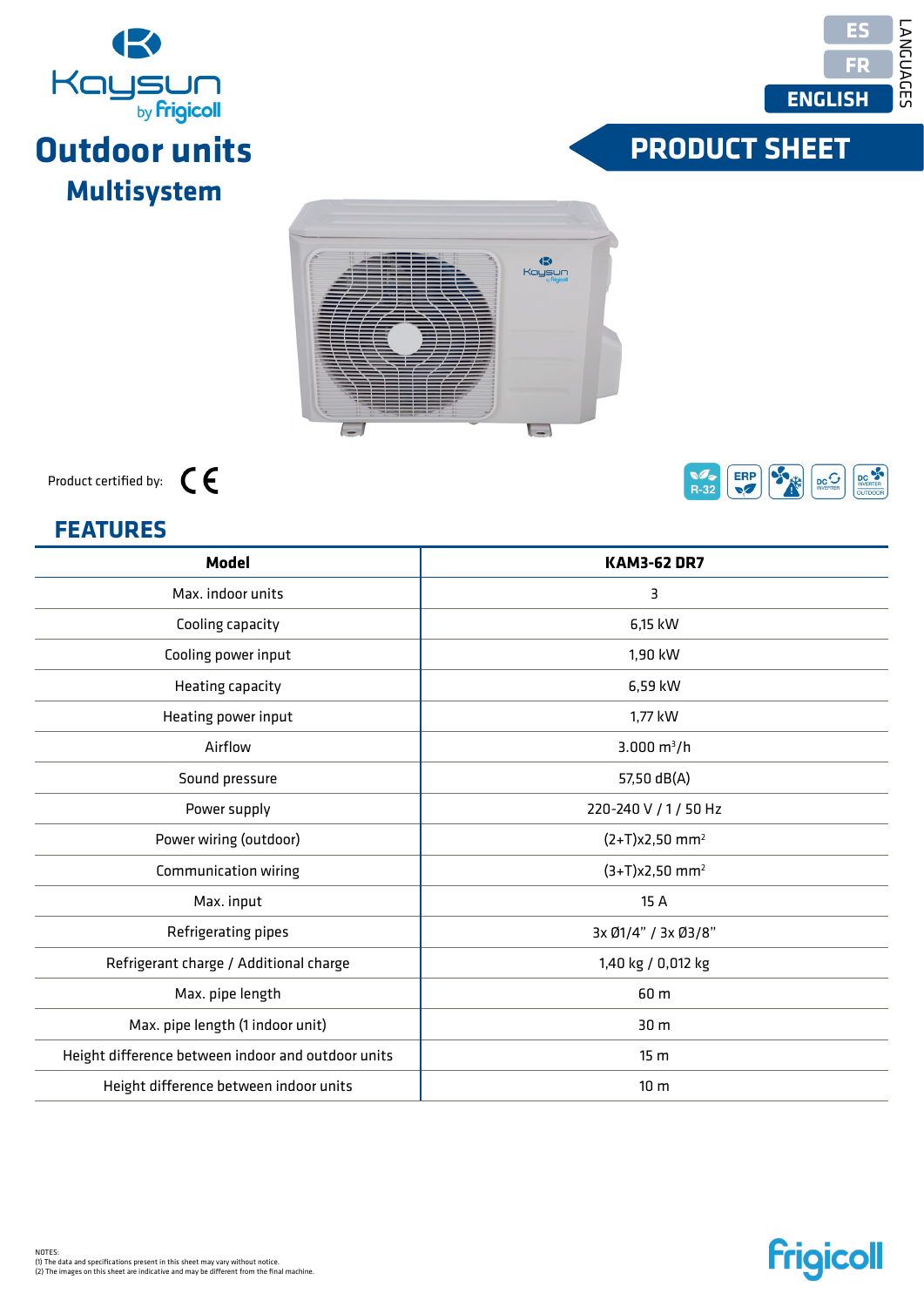



#### **DIMENSIONS & WEIGHT OF OUTDOOR UNIT**

| <b>Model</b> | <b>KAM3-62 DR7</b> |                             |   |
|--------------|--------------------|-----------------------------|---|
| A            | 845 mm             |                             | — |
| B            | 702 mm             |                             |   |
|              | 363 mm             | B<br>--<br>— <del>— —</del> |   |
| Weight       | 46,80 kg           |                             |   |
|              |                    | _______<br>.<br>لسا<br>--   |   |



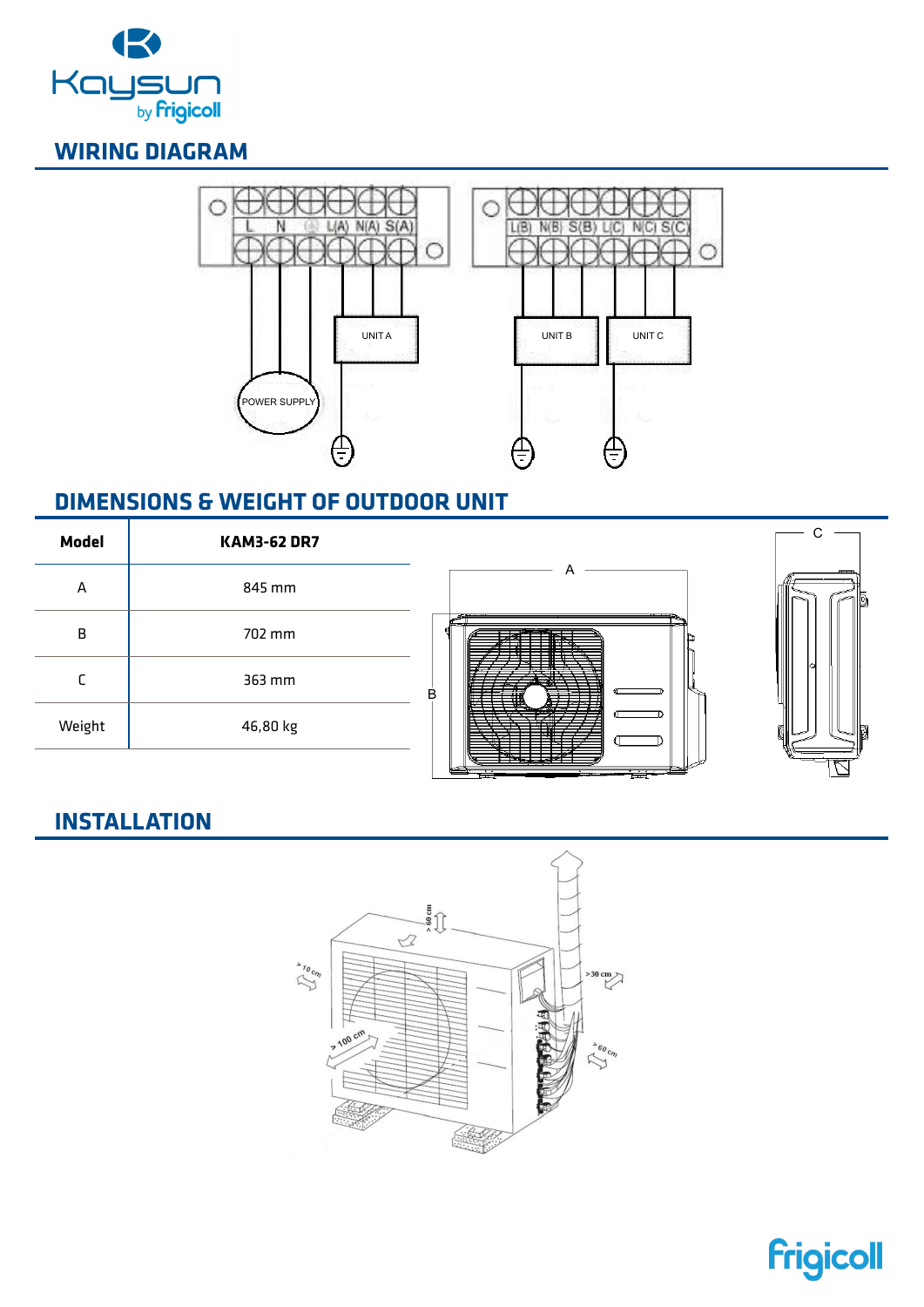| Cooling capacity                       | 7,91 kW                      |
|----------------------------------------|------------------------------|
| Cooling power input                    | 2,45 kW                      |
| Heating capacity                       | 8,21 kW                      |
| Heating power input                    | 2,20 kW                      |
| Airflow                                | $2.700 \text{ m}^3/h$        |
| Sound pressure                         | 54 $dB(A)$                   |
| Power supply                           | 220-240 V / 1 / 50 Hz        |
| Power wiring (outdoor)                 | $(2+T)x4$ mm <sup>2</sup>    |
| Communication wiring                   | $(3+T)x2,50$ mm <sup>2</sup> |
| Max. input                             | 17,50 A                      |
| Refrigerating pipes                    | 3x Ø1/4" / 3x Ø3/8"          |
| Refrigerant charge / Additional charge | 1,57 kg / 0,012 kg           |
|                                        |                              |



**Model Modèle Modelo**Max. indoor units

Max. pipe length Max. pipe length (1 indoor unit) Height difference between indoor and outdoor units Height difference between indoor units

| 표              | Kaysun<br>Kaysun |
|----------------|------------------|
|                |                  |
| 11<br><b>x</b> |                  |
| $\Rightarrow$  | $\overline{a}$   |





# **FRODUCT SHEET**



**KAM3-78 DR7.1** 3

> 60 m 30 m 15 m

10 m

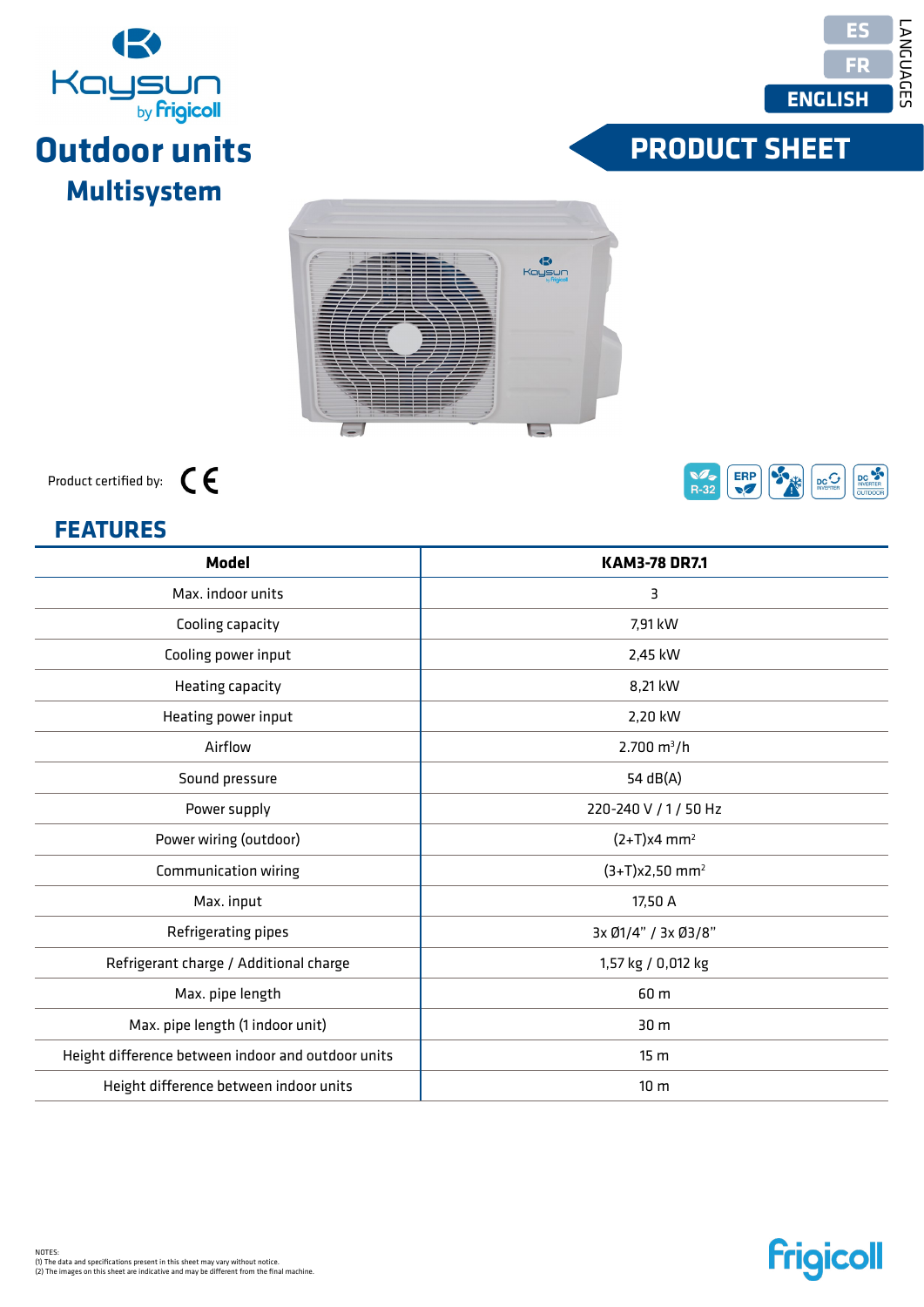



#### **DIMENSIONS & WEIGHT OF OUTDOOR UNIT**

| <b>Model</b> | <b>KAM3-78 DR7.1</b> |                                                                                                         |    |
|--------------|----------------------|---------------------------------------------------------------------------------------------------------|----|
| А            | 845 mm               |                                                                                                         | __ |
| B            | 702 mm               |                                                                                                         |    |
|              | 363 mm               | В<br>-                                                                                                  |    |
| Weight       | 53 kg                |                                                                                                         |    |
|              |                      | كالترامية والمرابط<br>$\overline{\phantom{a} \phantom{a} \phantom{a} \phantom{a} \phantom{a}}$<br>ज्ज्य |    |



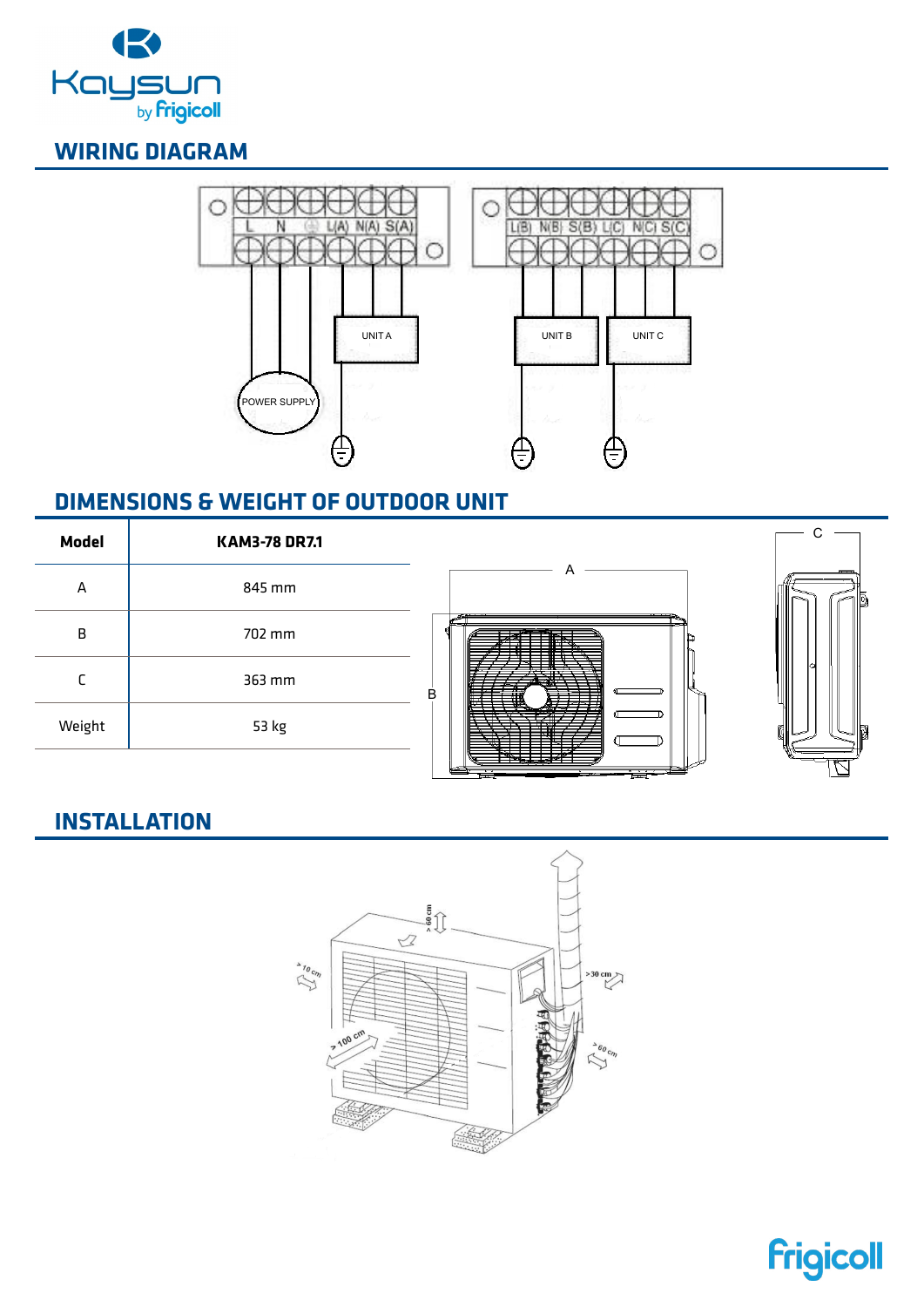| <b>FEATURES</b>                                    |                                |  |
|----------------------------------------------------|--------------------------------|--|
| <b>Model</b>                                       | <b>KAM4-80 DR7</b>             |  |
| Max. indoor units                                  | 4                              |  |
| Cooling capacity                                   | 8,20 kW                        |  |
| Cooling power input                                | 2,50 kW                        |  |
| Heating capacity                                   | 8,79 kW                        |  |
| Heating power input                                | 2,40 kW                        |  |
| Airflow                                            | 3.800 $m^3/h$                  |  |
| Sound pressure                                     | 61 dB(A)                       |  |
| Power supply                                       | 220-240 V / 1 / 50 Hz          |  |
| Power wiring (outdoor)                             | $(2+T)x6$ mm <sup>2</sup>      |  |
| Communication wiring                               | $(3+T)x2,50$ mm <sup>2</sup>   |  |
| Max. input                                         | 19 A                           |  |
| Refrigerating pipes                                | 4x Ø1/4" / 3x Ø3/8" + 1x Ø1/2" |  |
| Refrigerant charge / Additional charge             | 2,10 kg / 0,012 kg             |  |
| Max. pipe length                                   | 80 m                           |  |
| Max. pipe length (1 indoor unit)                   | 35 m                           |  |
| Height difference between indoor and outdoor units | 15 <sub>m</sub>                |  |
| Height difference between indoor units             | 10 <sub>m</sub>                |  |

**Multisystem** 

 $\overline{\phantom{0}}$ 



 $\bullet$ Kaysun

 $\Box$ 



LANGUAGES

LANGUES

IDIOMAS

**LANGUAGES** 



**Frigicoll** 

# **FRODUCT SHEET**



Product certified by: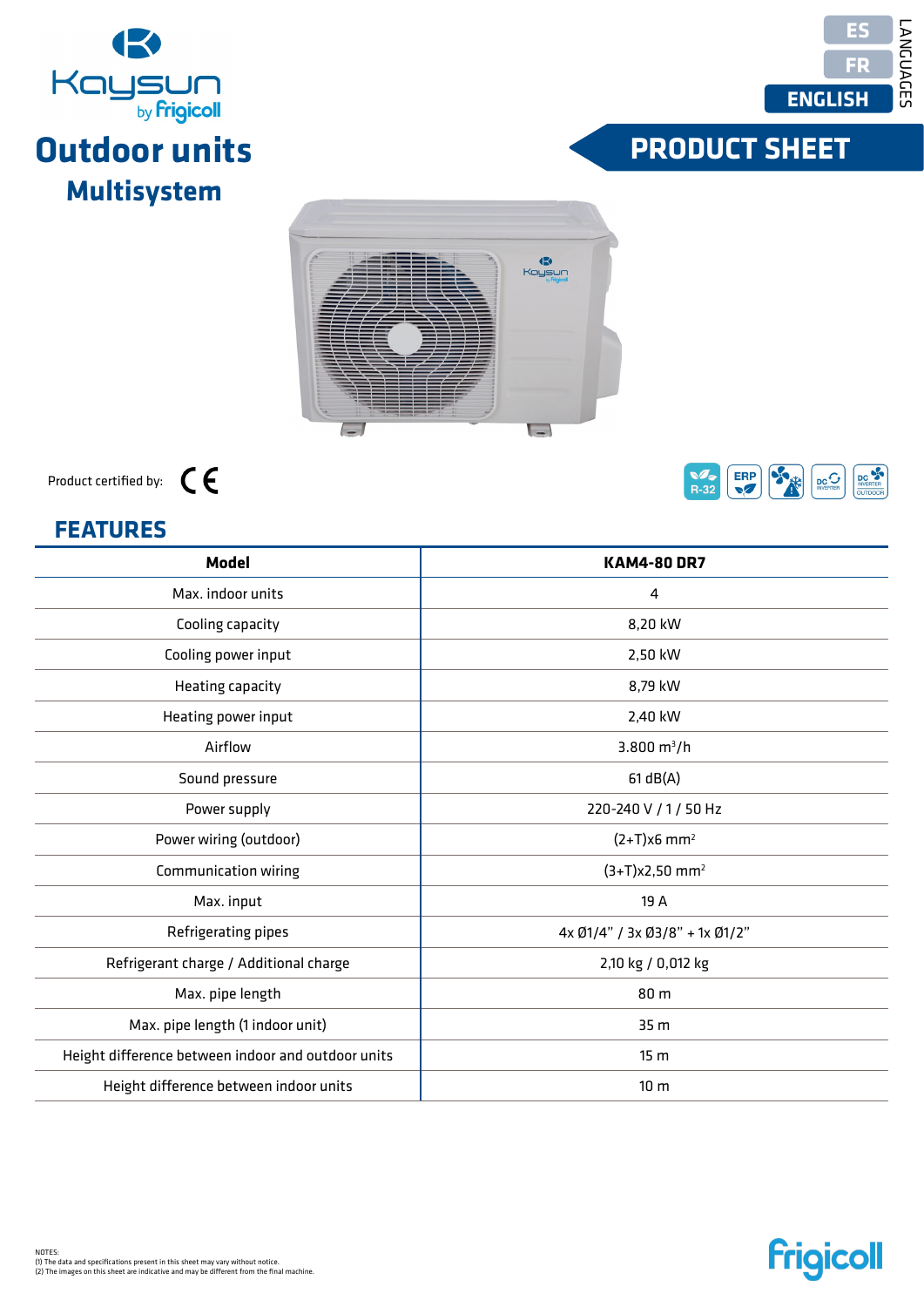



#### **DIMENSIONS & WEIGHT OF OUTDOOR UNIT**

| <b>Model</b> | <b>KAM4-80 DR7</b> |                                                |   |
|--------------|--------------------|------------------------------------------------|---|
| А            | 946 mm             |                                                | — |
| В            | 810 mm             |                                                |   |
|              | 410 mm             | В<br>--<br>— <del>.</del>                      |   |
| Weight       | 62,10 kg           |                                                |   |
|              |                    | and the contract of the contract of<br>ť<br>__ |   |



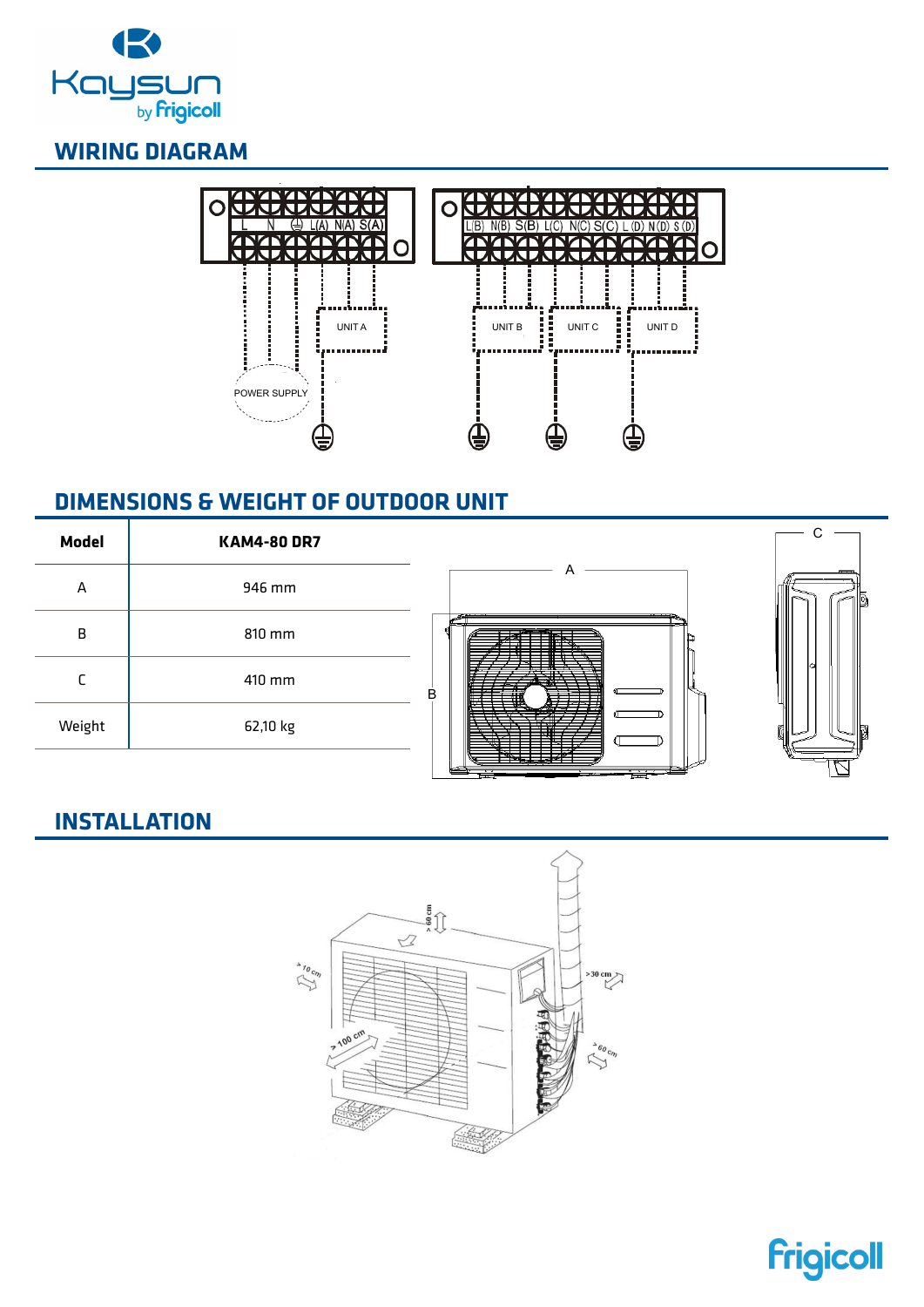| Max. indoor units                      | 4                                |
|----------------------------------------|----------------------------------|
| Cooling capacity                       | 10,55 kW                         |
| Cooling power input                    | 3,26 kW                          |
| Heating capacity                       | 11,14 kW                         |
| Heating power input                    | 2,84 kW                          |
| Airflow                                | 4.000 $m^3/h$                    |
| Sound pressure                         | 63 dB(A)                         |
| Power supply                           | 220-240 V / 1 / 50 Hz            |
| Power wiring (outdoor)                 | $(2+T)x6$ mm <sup>2</sup>        |
| Communication wiring                   | $(3+T)x2,50$ mm <sup>2</sup>     |
| Max. input                             | 21,50 A                          |
| Refrigerating pipes                    | $4x$ Ø1/4" / 3x Ø3/8" + 1x Ø1/2" |
| Refrigerant charge / Additional charge | 2,10 kg / 0,012 kg               |



**Model Modèle Modelo**

Max. pipe length Max. pipe length (1 indoor unit) Height difference between indoor and outdoor units Height difference between indoor units







# **FRODUCT SHEET**



**KAM4-105 DR7**

80 m 35 m 15 m 10 m

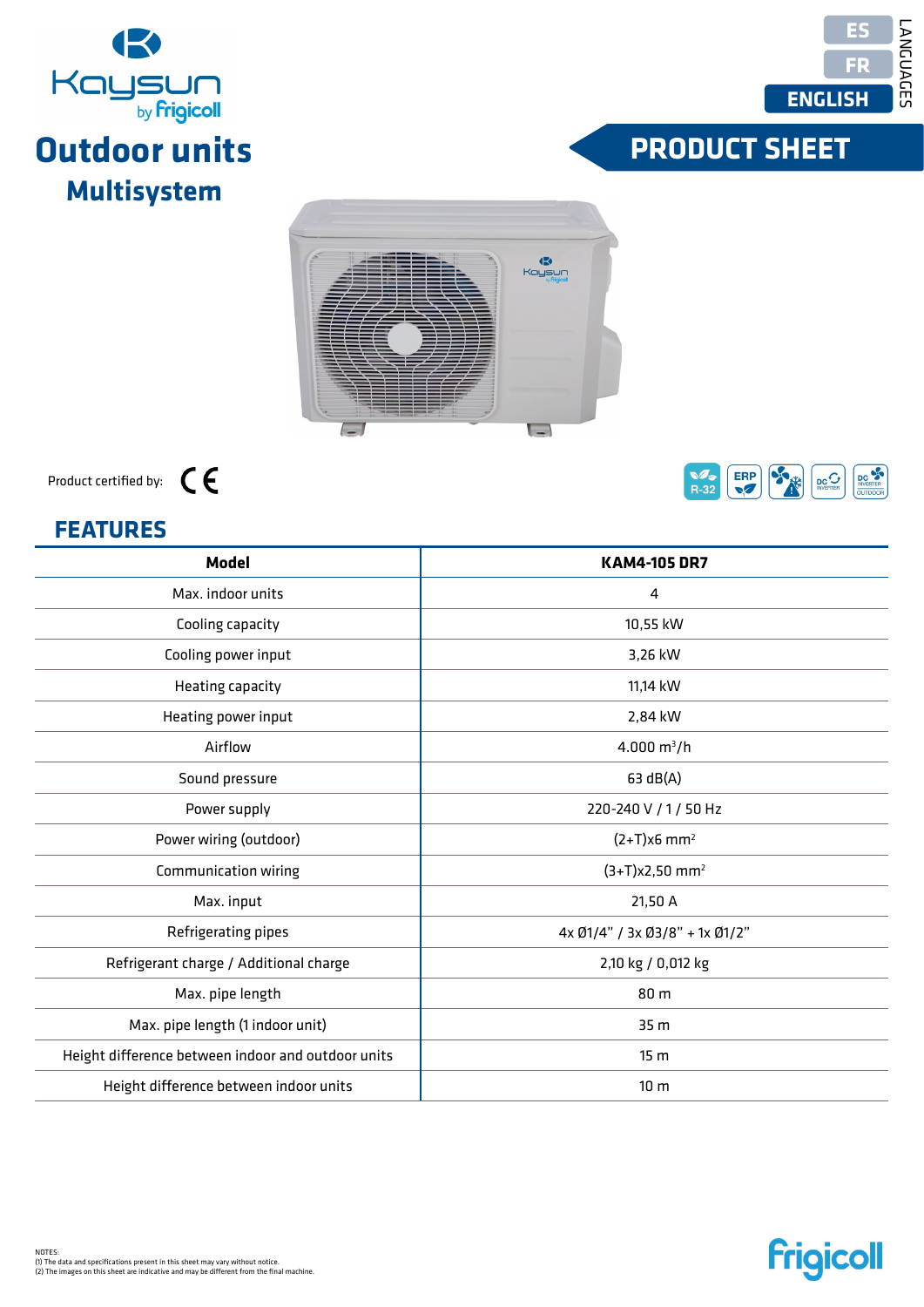



#### **DIMENSIONS & WEIGHT OF OUTDOOR UNIT**

| <b>Model</b> | <b>KAM4-105 DR7</b> |                                      |                |
|--------------|---------------------|--------------------------------------|----------------|
| A            | 946 mm              |                                      | $\overline{ }$ |
| B            | 810 mm              |                                      |                |
|              | 410 mm              | B<br>- 1<br>$\overline{\phantom{a}}$ |                |
| Weight       | 68,80 kg            |                                      |                |
|              |                     | __<br>___________                    |                |



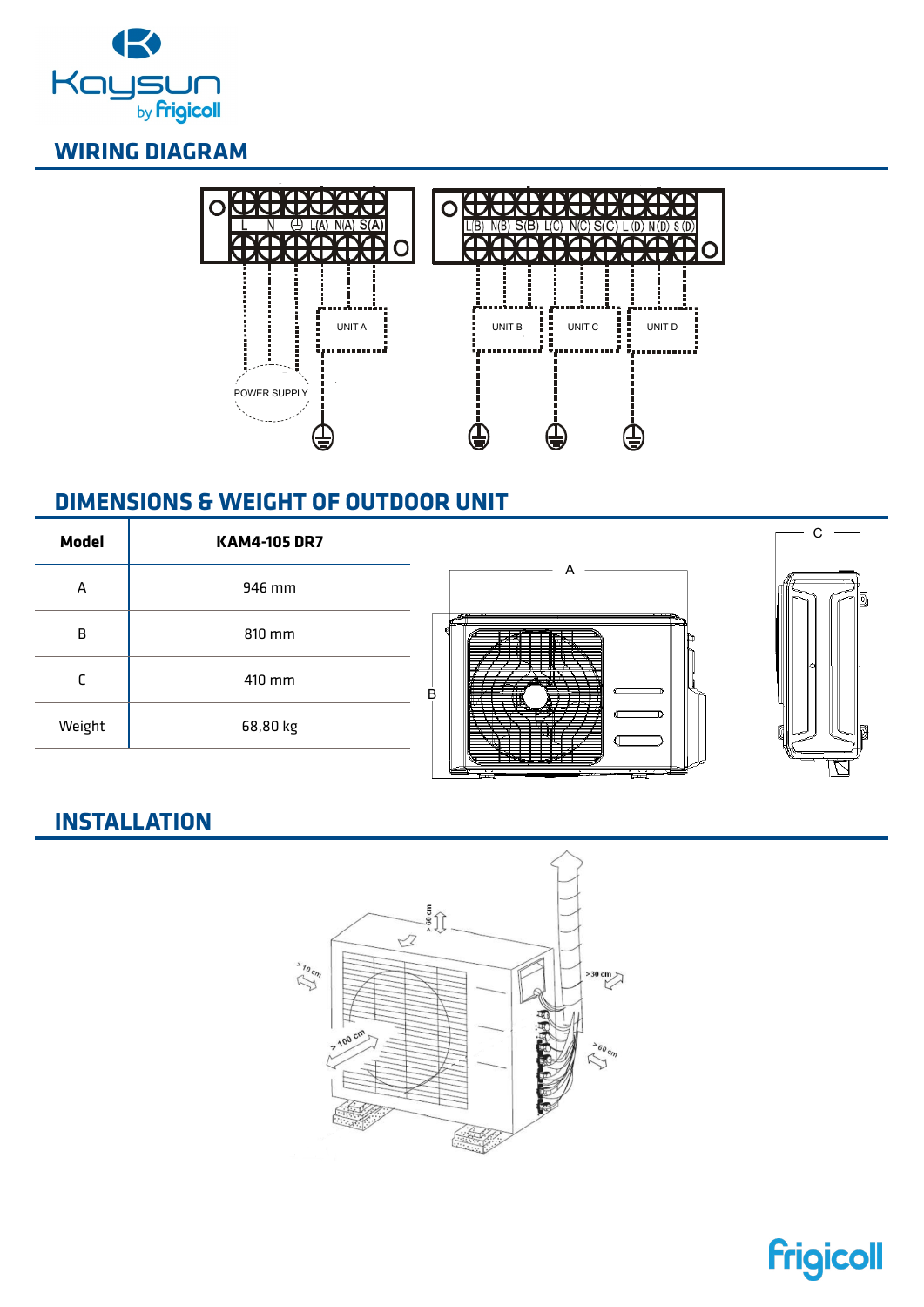| <b>FEATURES</b>                                    |                                |  |  |  |
|----------------------------------------------------|--------------------------------|--|--|--|
| <b>Model</b>                                       | <b>KAM5-120 DR8</b>            |  |  |  |
| Max. indoor units                                  | 5                              |  |  |  |
| Cooling capacity                                   | 12,31 kW                       |  |  |  |
| Cooling power input                                | 3,30 kW                        |  |  |  |
| Heating capacity                                   | 12,60 kW                       |  |  |  |
| Heating power input                                | 3,30 kW                        |  |  |  |
| Airflow                                            | 3.850 $m^3/h$                  |  |  |  |
| Sound pressure                                     | 62 dB(A)                       |  |  |  |
| Power supply                                       | 220-240 V / 1 / 50 Hz          |  |  |  |
| Power wiring (outdoor)                             | $(2+T)x6$ mm <sup>2</sup>      |  |  |  |
| Communication wiring                               | $(3+T)x2,50$ mm <sup>2</sup>   |  |  |  |
| Max. input                                         | 22 A                           |  |  |  |
| Refrigerating pipes                                | 5x Ø1/4" / 4x Ø3/8" + 1x Ø1/2" |  |  |  |
| Refrigerant charge / Additional charge             | 2,90 kg / 0,012 kg             |  |  |  |
| Max. pipe length                                   | 80 m                           |  |  |  |
| Max. pipe length (1 indoor unit)                   | 35 <sub>m</sub>                |  |  |  |
| Height difference between indoor and outdoor units | 15 <sub>m</sub>                |  |  |  |
| Height difference between indoor units             | 10 <sub>m</sub>                |  |  |  |
|                                                    |                                |  |  |  |









**Frigicoll** 

# **FRODUCT SHEET**